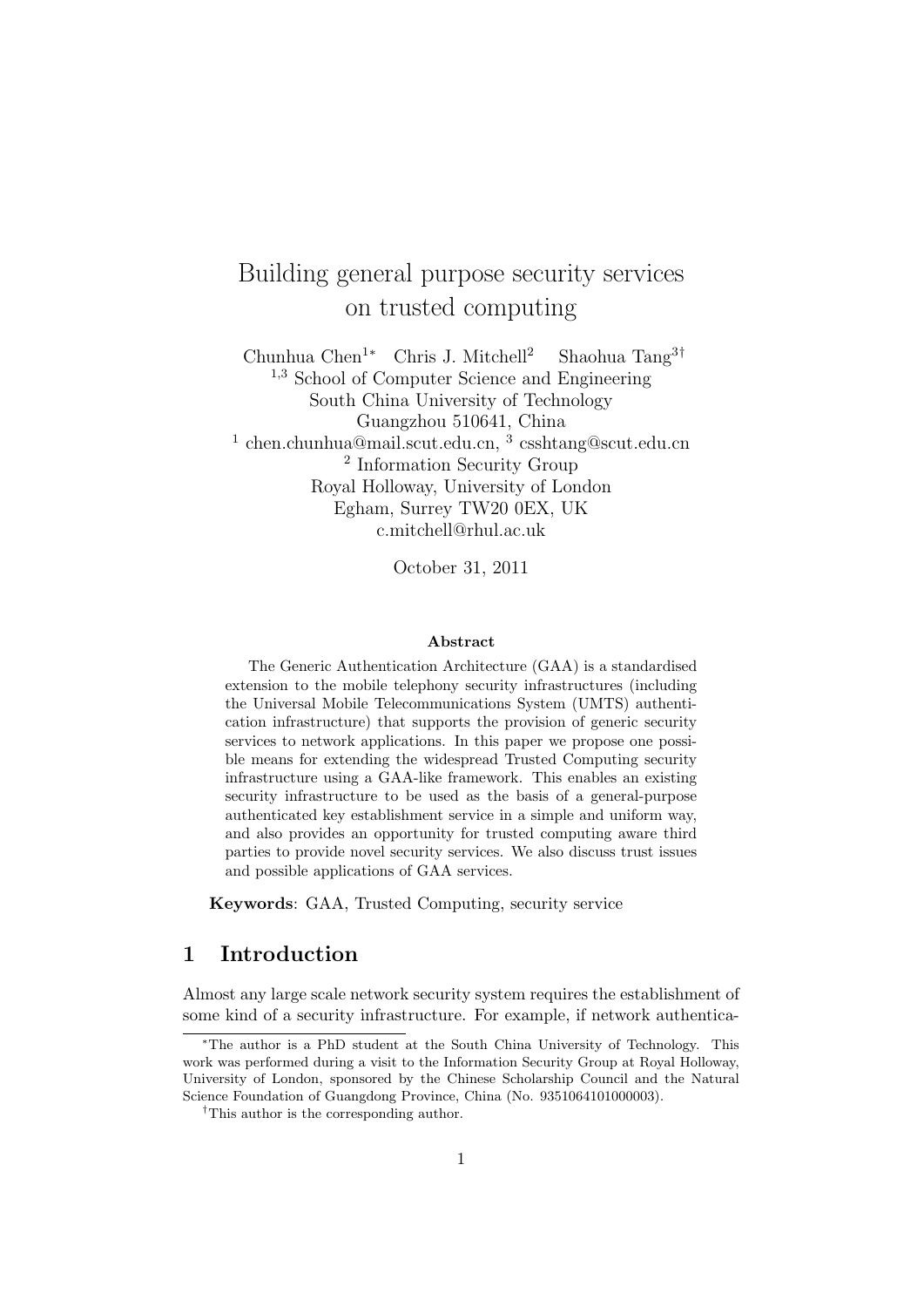tion or authenticated key establishment is required, then the communicating parties typically need access to a shared secret key or certificates for each other's public keys.

Setting up a new security infrastructure for a significant number of clients is by no means a trivial task. For example, establishing a public key infrastructure (PKI) for a large number of users involves setting up a secure certification authority (CA), getting every user to securely generate a key pair, securely registering every user and corresponding public key, and securely generating and distributing public key certificates. In addition, the ongoing management overhead is non-trivial, covering issues such as revocation and key update.

At the same time, there are a number of existing security infrastructures, in some cases with almost ubiquitous coverage. When deploying a new network security protocol it is therefore tempting to try to exploit one of these existing security infrastructures to avoid the need for the potentially costly roll-out of a new infrastructure.

This is by no means a new idea (see, for example, [9]). However, previous proposals have been application-specific. We instead propose the use of a general framework which enables almost any pre-existing infrastructure to be used as the basis for the provision of generic security services.

Of particular (and motivating) importance to our work is the Generic Authentication Architecture (GAA) [1]. This architecture has been designed to enable the Universal Mobile Telecommunications System (UMTS) authentication infrastructure to be exploited for the provision of security services. Building on previous work [4], we propose the adoption of the architecture used by UMTS GAA to enable a wide range of other pre-existing infrastructures to be similarly exploited. One security infrastructure of particular interest is the emerging Trusted Computing (TC) infrastructure, including the Trusted Platform Modules (TPMs) present in a significant proportion of all new Personal Computers (PCs).

We first generalise the concepts and procedures of GAA. We then consider how this generalised notion can be supported by the trusted computing security infrastructure. We refer to this combination as TC GAA. We also discuss related trust issues and consider possible applications of GAA services.

The remainder of this paper is organised as follows. In section 2 we introduce our generalised version of GAA, and also briefly describe the standardised version building on the UMTS authentication infrastructure. In section 3 we give details of TC GAA, building on a general Trusted Computing security infrastructure. This is followed by a description of an instantiation of TC GAA using TPMs in section 4. In section 5 we provide an informal security analysis. We discuss related trust issues and possible applications of GAA services in section 6. In section 7 we draw conclusions.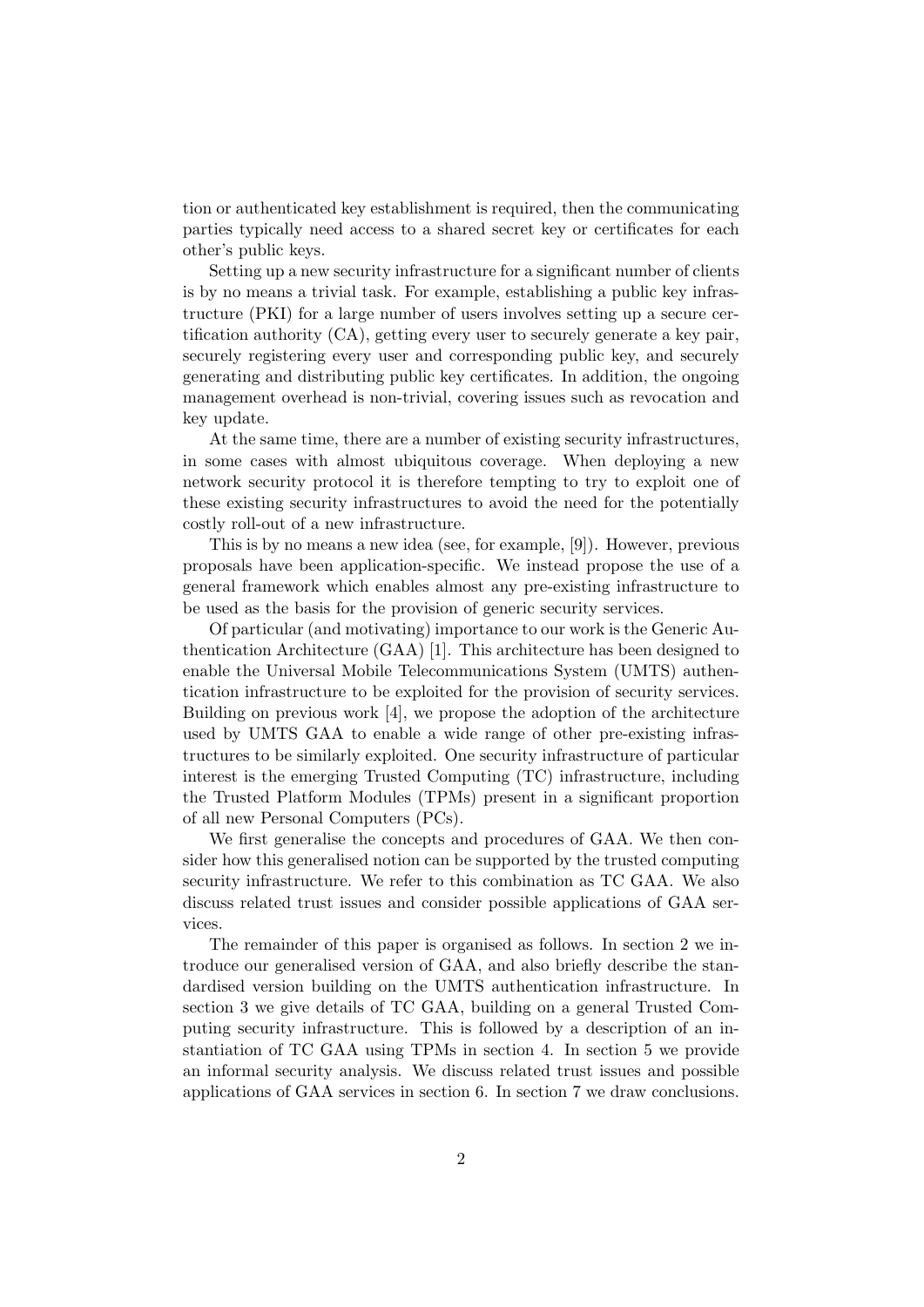## 2 Generic Authentication Architecture

We start by describing our generalised version of the GAA architecture, introducing the main roles in the framework, the goals and rationales, and the two main procedures. This generalised GAA architecture was first described in [4]. We follow this by briefly describing the standardised implementations of GAA as supported by the UMTS authentication infrastructure.

### 2.1 Overview of GAA

As shown in Figure 1, the following entities play a role in the GAA architecture.

- The *Bootstrapping Server Function* (BSF) server B acts as a Trusted Third Party (TTP), and is assumed to have the means to access credentials belonging to a pre-existing security infrastructure. B uses the pre-established credentials to provide authenticated key establishment services to GAA-enabled user platforms and GAA-aware application servers.
- A  $GAA$ -aware application server S is assumed to have the means to establish a mutually authenticated and confidential secure channel with B, and an arrangement to access the security services provided by  $B$ . The means by which the secure channel between  $B$  and  $S$ is established is outside the scope of the GAA framework. In the GAA context, the functionality of a *GAA-aware application server* is also referred to as the Network Application Function (NAF) server. We use the terms application server and NAF server interchangeably throughout.
- A  $GAA$ -enabled user platform  $P$  is assumed to be equipped with credentials belonging to the pre-existing security infrastructure. P possesses a BSF client  $C_B$ , which uses the platform credentials to interact with  $B$  to provide authenticated key establishment services.  $P$  also possesses a NAF client  $C_S$  that accesses services provided by S.  $C_S$  interacts with  $C_B$  to obtain the cryptographic keys necessary to provide client-server security services.

The user platform and the BSF server need to interact with the preexisting security infrastructure, whereas the application server does not (it only needs to interact with the BSF server and the user platform). Also, the user platform and the application server do not need to have a pre-existing security relationship.

GAA provides a general purpose key establishment service for user platforms and application servers. As described below, GAA uses a two-level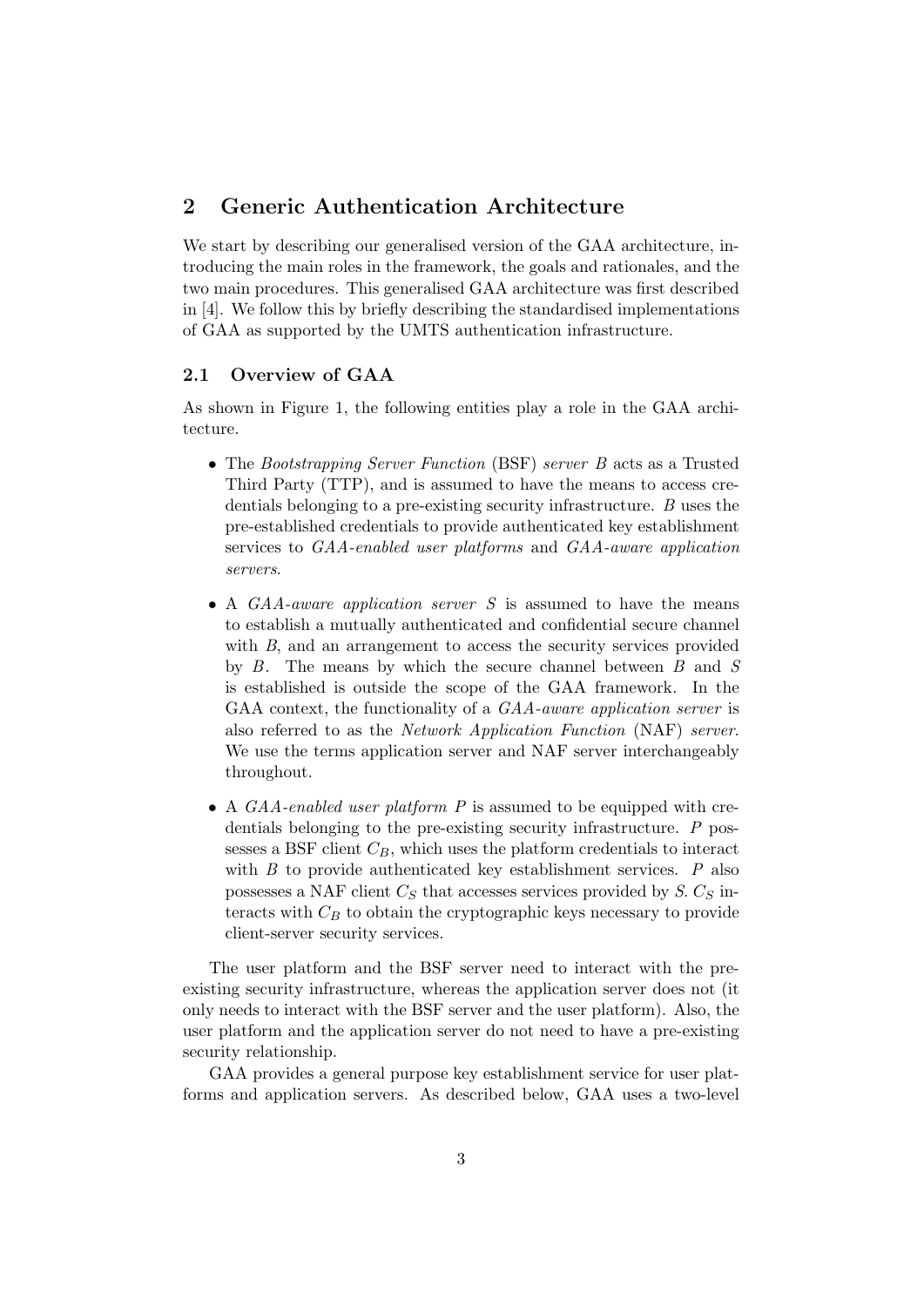

Figure 1: GAA framework

key hierarchy, consisting of a master session key and server- and applicationspecific session keys. The master session key is established using the preexisting security infrastructure, and is not used directly to secure GAAbased applications. Instead it is used to generate the server/applicationspecific session keys using a *key diversification* function. By choosing a function with appropriate properties, it can be arranged that knowledge of a server/application specific session key will not reveal any information about the master session key or any other server/application-specific keys.

#### 2.2 GAA procedures

As we now describe, GAA incorporates two main procedures: GAA bootstrapping and Use of bootstrapped keys.

GAA bootstrapping uses the pre-existing security infrastructure to set up a shared master key  $MK$  between  $P$  and  $B$ . Also established is a Bootstrapping Transaction Identifier B-TID for MK and the lifetime of this key. B-TID must consist of a (statistically) unique value which can identify an instance of GAA bootstrapping as well as B's network domain name.

The Use of bootstrapped keys procedure establishes a server/applicationspecific session key  $SK$  between P and S, using the master key  $MK$  shared by  $P$  and  $B$ . The procedure operates in the following way.  $P$  first derives a session key SK as:

 $SK = KDF(MK, NAF-Id,$  other values)

where KDF is a one-way key diversification function, and NAF-Id is an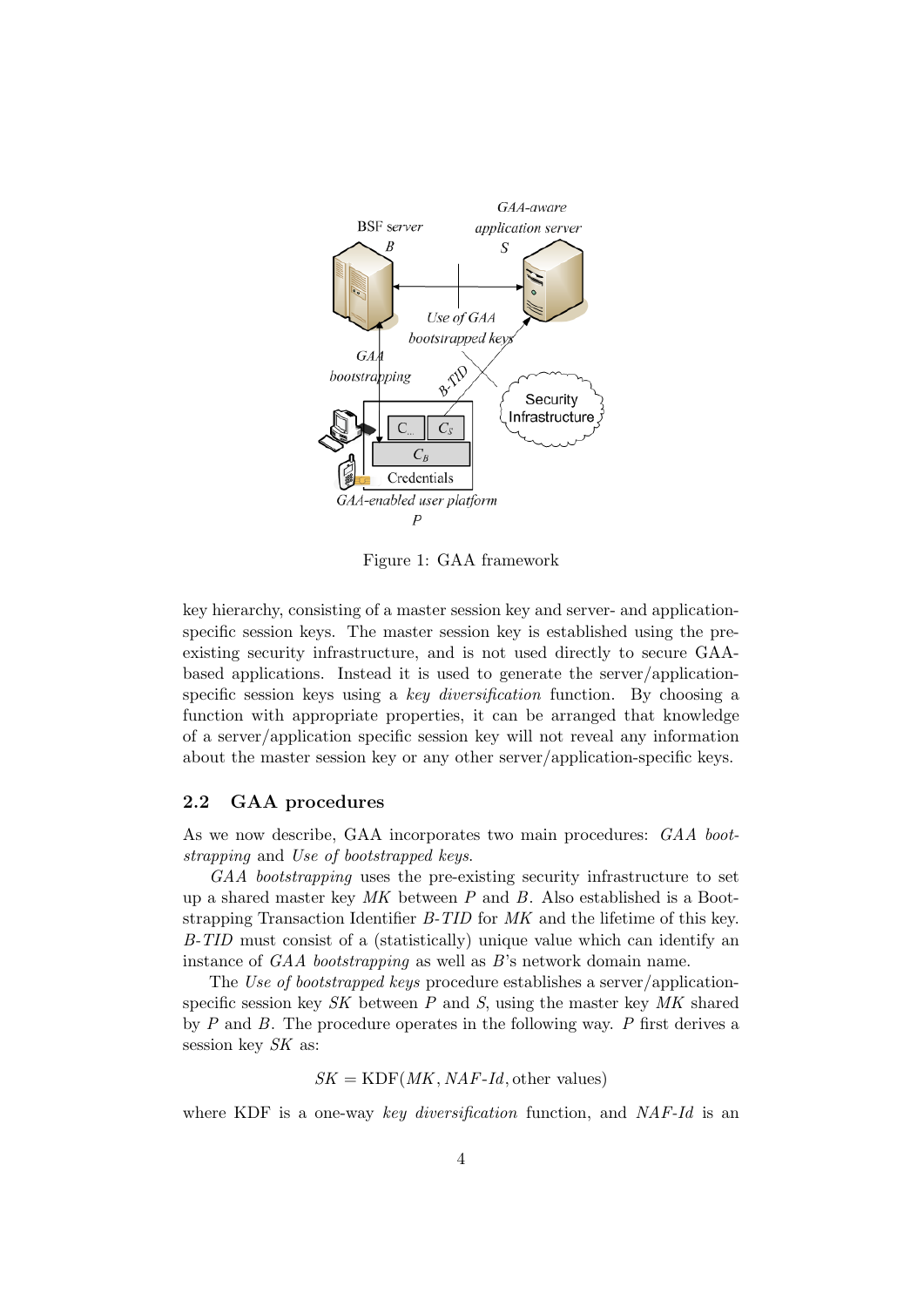application-specific value consisting of the Fully Qualified Domain Name (FQDN) of S and the identifier of the underlying application protocol. Other values may be included in the key derivation computation depending on the nature of the underlying security infrastructure.  $P$  (strictly,  $C_S$ ) then starts the application protocol by sending a request containing B-TID to S. S submits the received B-TID and its own identifier NAF-Id to B to request the session key  $SK$ . Note that  $B-TID$  contains B's network domain name, so S knows where to send the request. As stated above, we require that S and B have the means to establish a mutually authenticated and confidential secure channel, and hence  $B$  can verify  $S$  against its FQDN. If S is authorised, B derives SK from the  $MK$  identified by B-TID, and sends SK, its lifetime, and other relevant information to S via the secure channel. P and S now share SK, which they can use to secure application-specific messages.

Note that key separation is enforced by including NAF-Id as an input to the key diversification function. Other values used in the computation of SK could include identifiers for the GAA bootstrapping instance and the user platform.

### 2.3 UMTS GAA

The standardised versions of GAA [1] build on the mobile authentication infrastructures (including those for UMTS and GSM). In the UMTS version of GAA, a UMTS network operator provides the BSF with the key MK, and the user platform is a UMTS mobile. The UMTS authentication and key agreement protocol is used to establish the key  $MK$ , which is independently generated by the user platform and the network operator as part of GAA bootstrapping. The identifier B-TID is a combination of the RAND used in UMTS authentication and the BSF's identifier.

# 3 TC GAA

In this section we propose a possible means of using the Trusted Computing security infrastructure to support a GAA-like framework, which we refer to as TC GAA. We start by giving a high-level description of the Trusted Computing security infrastructure, without referring to any specific trusted computing technology. We then specify the operation of TC GAA as built on this general infrastructure. A specific instantiation of TC GAA using the features of a TCG-compliant TPM is described in the next section.

Note that a very brief sketch of a possible TC GAA implementation has previously been described [4]. By contrast, in this paper we give detailed descriptions of instantiations of TC GAA, and provide an analysis of its security properties.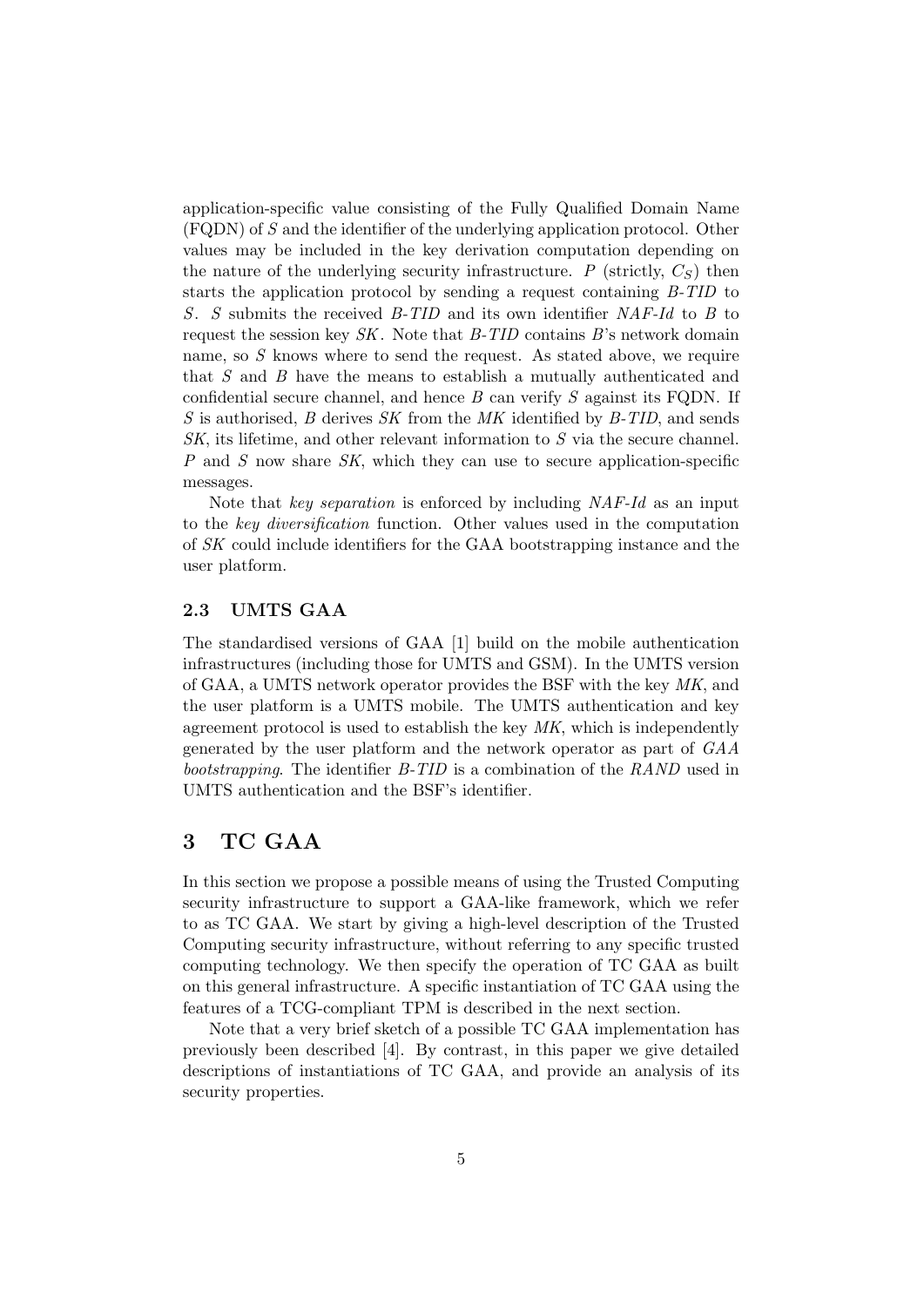#### 3.1 Trusted Computing Security Infrastructure

A fundamental notion in Trusted Computing (TC) is the Trusted Platform (TP). According to Balacheff et al. [2]: "A trusted platform (TP) is defined as a computing platform that has a trusted component, which is used to create a foundation of trust for software processes". We refer to such a trusted component as a Trusted Module (TM). A TM encompasses all the platform functionalities and data areas within a TP that must be trusted, if the platform is to be trusted. Gallery [5] identifies a minimum set of trusted TM features. In practice, a trusted computing technology might make use of a range of mechanisms to meet these requirements.

Listed below (following Gallery [5]) are the features that a TM must possess in order to support our general instantiation of TC GAA.

- The TM is a self-contained processing module containing specialist capabilities, including random number generation, asymmetric key generation, digital signing, encryption/decryption and hashing.
- The TM contains shielded locations, data stored in which (e.g. TMgenerated keys) is protected against interference or snooping and is only accessible to the specified capabilities.
- The TM is equipped with a unique asymmetric encryption key pair at the time of (or soon after) manufacture. The private decryption key is stored securely in the TM-shielded location and is never exported from the TM. A certificate for the associated public key, containing a general description of the TM and its security properties, is generated by a CA.
- The TM is capable of generating asymmetric signature key pairs. The TM can, by some means, obtain certificates for the public keys of such key pairs from a CA. The private signature keys are securely held by the TM.
- The TM is capable of generating asymmetric encryption key pairs. The TM can generate certificates for the public keys of these key pairs using the signature keys described above. The private decryption keys are securely held by the TM.

Note that information said to be held securely by the TM may actually be stored externally to the TM, encrypted using a key known only to the TM.

A TM will typically possess a range of other security-related features, not directly used by TC GAA. Some of these features could be used to enhance the trustworthiness of the TC GAA application software running on the TP. In particular, platform integrity measurement, storage and reporting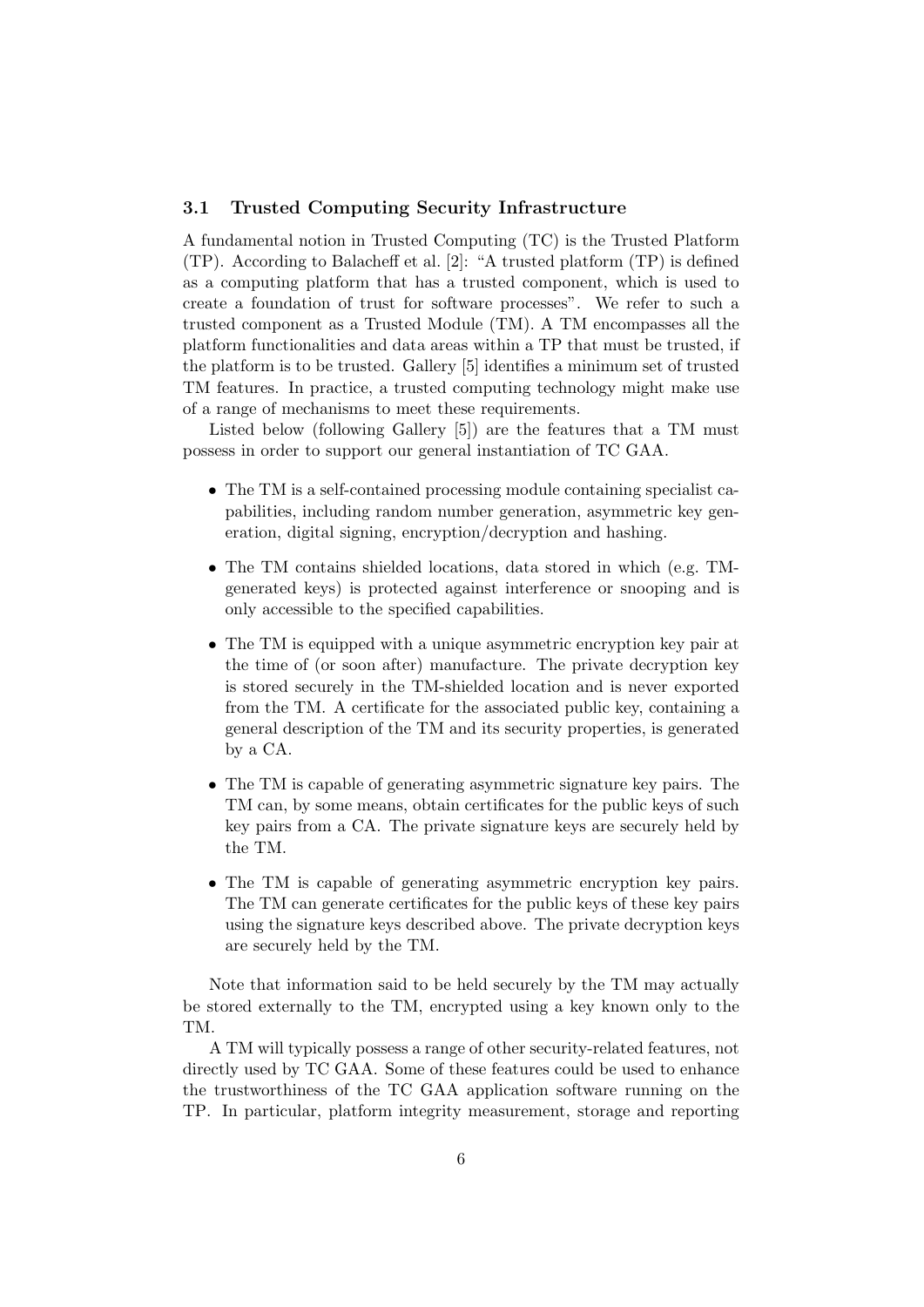services could be used to provide assurance regarding the software state of the platform.

Trusted Computing makes use of public key cryptography, and realising its full potential requires a supporting PKI. We use the term Trusted Computing security infrastructure to refer to the set of deployed TMs, the associated keys, and the supporting PKIs. Trusted computing technology can be implemented in a variety of computing platforms, including PCs (e.g. laptops) and mobile devices (e.g. mobile phones). In this paper we focus on PC-based TPs.

#### 3.2 The TC GAA Architecture

As shown in Figure 2, the following Trusted Computing specific entities play a role in TC GAA.

- The supporting PKIs. We assume that all relevant certificates are obtainable by the entities involved.
- The GAA-enabled user platform P is a Trusted Platform containing a Trusted Module M, as defined in section 3.1. We assume that M has already generated a signature key pair, and has obtained a certificate  $Cert_M$  for the public key of this key pair from a CA, where  $Cert_M$  binds an identity of  $M$  (Id<sub>M</sub>) to the public key (where  $M$  may have many such identities). The private signing key is available only to  $M$  (we assume it is stored externally to M, encrypted using a key known only to  $M$ ). The BSF client,  $C_B$ , implements the authentication and key establishment protocol which forms part of the TC GAA bootstrapping procedure specified below.
- The BSF server B has a signature key pair and a certificate  $\text{Cert}_B$ for the public key of this key pair. This key pair is used for entity authentication.

In practice, M might be equipped with multiple certified signature key pairs. We assume that the certified signature key pair specified above is used for TC GAA bootstrapping, and is used for multiple instances of the protocol. Typically this involves  $M$ , in conjunction with  $C_B$ , obtaining such a key pair via a separate configuration procedure prior to the TC GAA *bootstrapping* procedure. Thus  $C_B$  knows which signature key pair is to be used in TC GAA bootstrapping.

#### 3.3 The TC GAA procedures

In this section we specify the TC GAA bootstrapping and the TC GAA Use of bootstrapped keys procedures, which use the general Trusted Computing security infrastructure defined in section 3.1. The authentication and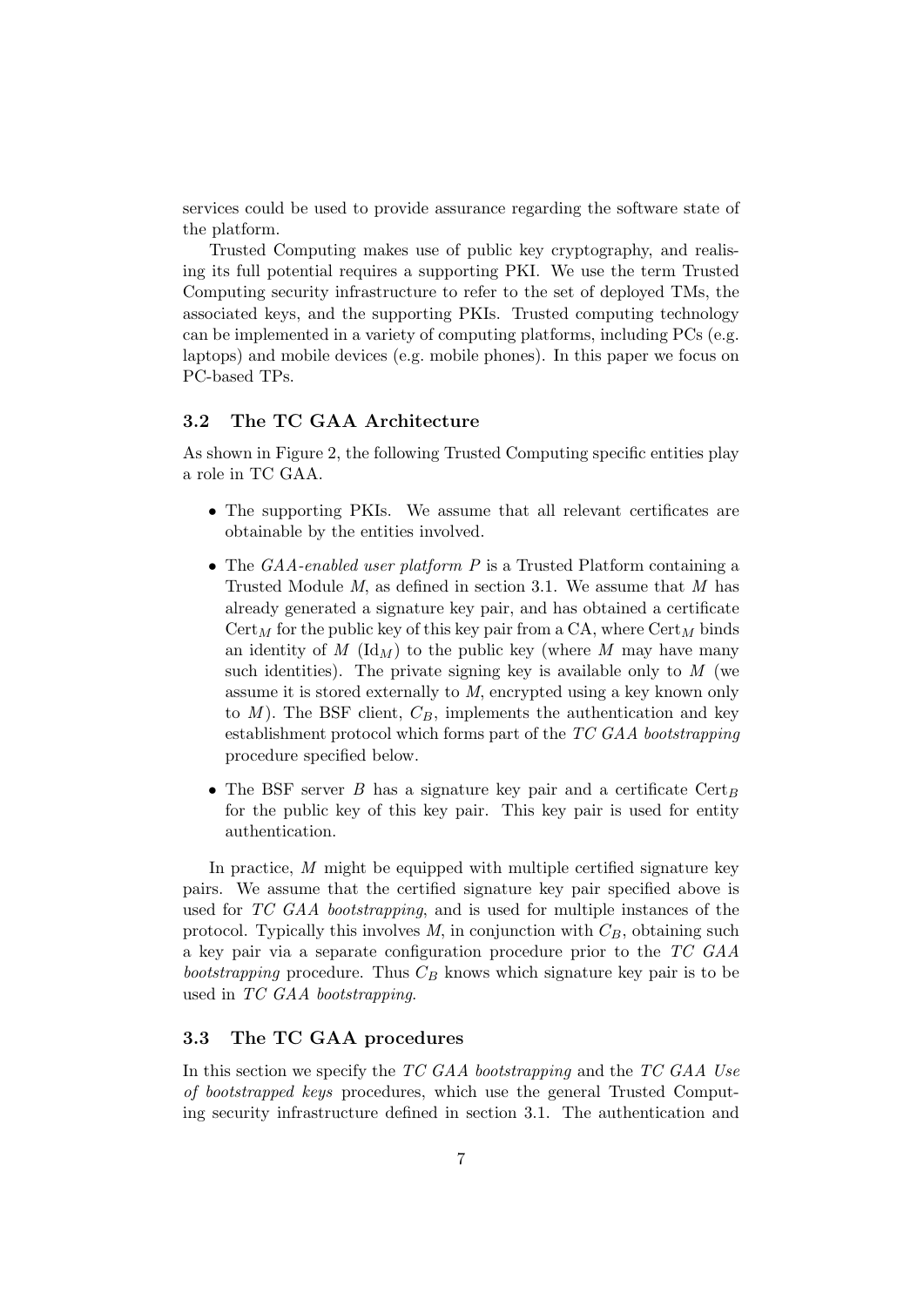

Figure 2: TC GAA framework

key establishment protocol which forms part of TC GAA bootstrapping is motivated by the protocol defined in Gallery and Tomlinson [6]. Table 1 summarises the notation used in the remainder of this paper.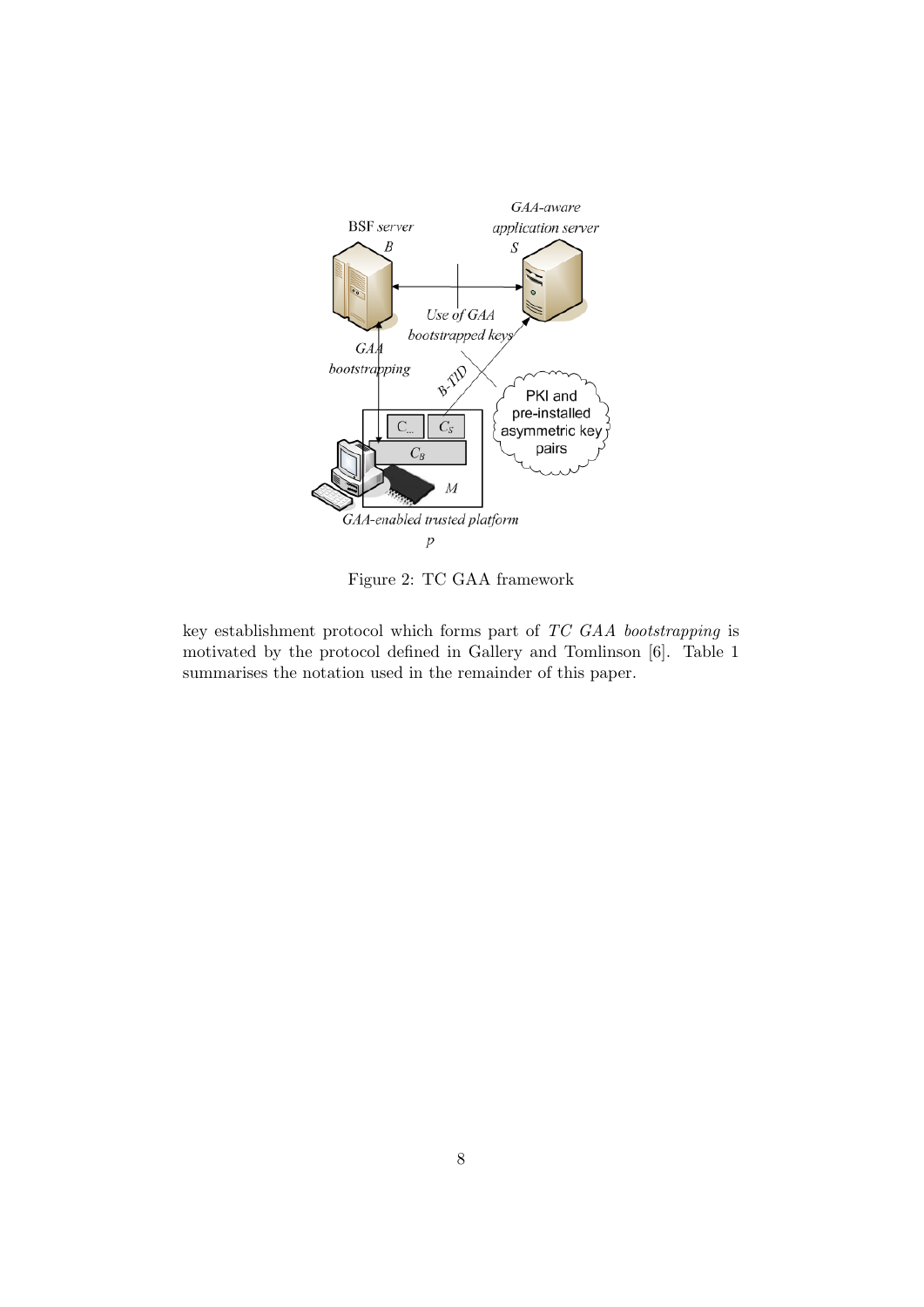| $\boldsymbol{P}$  |                                                       |
|-------------------|-------------------------------------------------------|
|                   | a GAA-enabled trusted platform                        |
| M                 | a trusted module embedded in P                        |
| $\overline{I}$    | integrity metrics that reflect a certain state of P   |
| B                 | a BSF server                                          |
| $C_B$             | a BSF client residing in $P$                          |
| S                 | a GAA-aware application server                        |
| CA                | a Certification Authority trusted by all entities     |
| $\text{Cert}_X$   | a certificate for entity $X$ 's signature public key  |
| $\mathrm{Id}_X$   | an identity of entity $X$                             |
| $R_X$             | a random number issued by entity $X$                  |
| $M_{pub}$         | a TM-generated temporary public encryption key        |
| $M_{pri}$         | a TM-generated temporary private decryption key       |
|                   | corresponding to $M_{pub}$                            |
| $E_{M_{pub}}(Z)$  | the result of the asymmetric encryption of data Z     |
|                   | using the public key $M_{pub}$                        |
| H                 | a one-way hash function                               |
| $S_X(\mathbf{Z})$ | the digital signature of data Z computed using        |
|                   | entity $X$ 's private signature transformation        |
| X  Y              | the concatenation of data items X and Y in that order |
|                   |                                                       |

#### Table 1: Notation

The TC GAA bootstrapping protocol involves the following sequence of steps, where  $X \to Y : Z$  is used to indicate that message Z is sent by entity  $X$  to entity  $Y$ .

- 1.  $C_B \rightarrow B$ : request to bootstrap a master session key MK.
- 2. B: generates and caches a random value  $R_B$ .
- 3.  $B \rightarrow C_B$ :  $R_B$ .
- 4.  $C_B \rightarrow M$ : request to generate a random number.
- 5.  $M \rightarrow C_B$ :  $R_M$ .
- 6.  $C_B \rightarrow M$ : request to load M's private signature key. (Note that  $M$ 's private signing key must be loaded into  $M$  before use because it is stored externally to  $M$ .)
- 7.  $M$ : loads  $M$ 's private signing key.
- 8.  $M \rightarrow C_B$ : the handle of the loaded private signing key.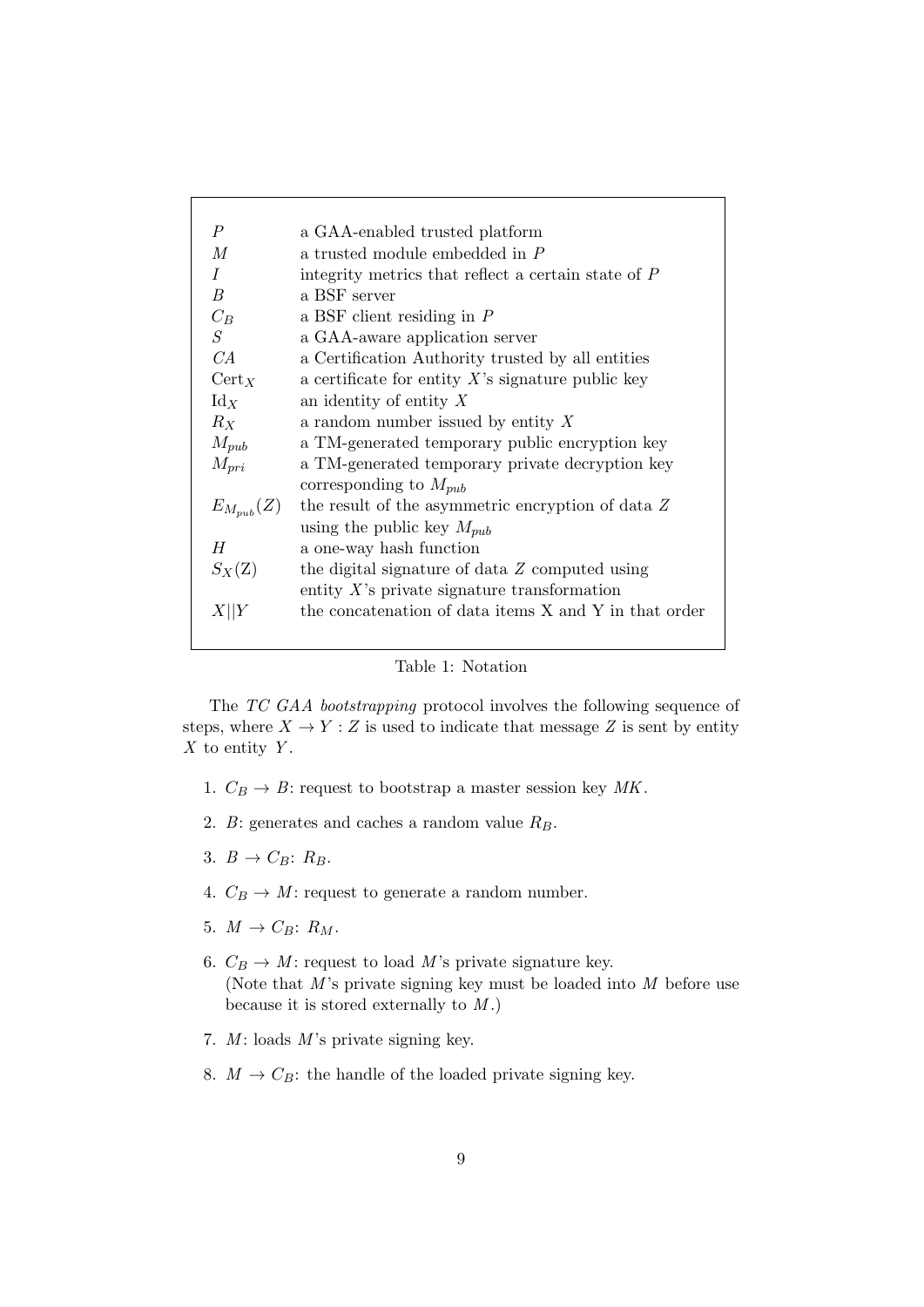- 9.  $C_B \rightarrow M$ : request generation of an asymmetric encryption key pair  $(M_{pub}, M_{pri})$ , and association of  $M_{pri}$  with a specified protected environment state of P.
- 10. M: generates  $(M_{pub}, M_{pri})$ , where  $M_{pri}$  is bound to the specified protected environment state.
- 11.  $M \to C_B$ :  $(M_{pub}, M_{pri})$ , where  $M_{pri}$  is encrypted using a key available only to  $M$ .
- 12.  $C_B \rightarrow M$ : request to generate a certificate for  $M_{pub}$  in association with  $R_M$ ,  $R_B$ , Id<sub>B</sub> and I.  $(\mathrm{Id}_B$  is B's network domain name. The integrity metrics I reflect both the state of the protected environment when the key pair  $(M_{pub}, M_{pri})$ was generated and the state required for use of the newly generated  $M_{pri}$ .)
- 13. M: signs a data string including  $M_{m\nu}$ ,  $R_M$ ,  $R_B$ , Id<sub>B</sub> and I using its private signing key to obtain:  $S_M(R_M||R_B||\mathrm{Id}_B||M_{pub}||I)$ .
- 14.  $M \to C_B$ :  $M_{mub}||I||S_M(R_M||R_B||\text{Id}_B||M_{mub}||I)$ .
- 15.  $C_B \to B: \text{Cert}_M || \text{Id}_M || R_M || R_B || \text{Id}_B || M_{pub} || I || S_M (R_M || R_B || \text{Id}_B || M_{pub} || I).$

#### 16. B: retrieves  $\text{Cert}_M$  and verifies it.

- B: verifies  $S_M(R_M||R_B||\mathrm{Id}_B||M_{pub}||I).$
- $B:$  verifies  $R_B$  to ensure that the message is fresh.
- B: verifies  $\mathrm{Id}_B$  to ensure that the message is intended for it.

B: verifies that I indicates that  $C_B$  is executing as expected, i.e. that it has not been tampered with.

17. Assuming that the signature from M verifies correctly, the value of  $R_B$  is fresh, the value of Id<sub>B</sub> is as expected, and the integrity metrics I are acceptable, then

B: generates a master session key MK, sets the lifetime of MK according to  $B$ 's local policies, and generates an identifier  $B-TID$  for  $MK$ consisting of  $R_M$ ,  $R_B$  and  $B$ 's network domain name.

- 18. B: caches B-TID, MK, lifetime of MK,  $R_M$ ,  $R_B$ , and  $\mathrm{Id}_M$ .
- 19.  $B \to C_B$ : Cert<sub>B</sub>||B-TID||lifetime of  $MK||R_B||R_M||\text{Id}_M||E_{M_{pub}}(MK)||$  $S_B(R_B||R_M||\text{Id}_M||E_{M_{sub}}(MK)).$
- 20.  $C_B$ : retrieves Cert<sub>B</sub> and verifies it.  $C_B$ : verifies  $S_B(R_B||R_M||\text{Id}_M||E_{M_{sub}}(MK))$  $C_B$ : verifies  $R_M$  to ensure that the message is fresh.  $C_B$ : verifies Id<sub>M</sub> to ensure that the message is intended for it.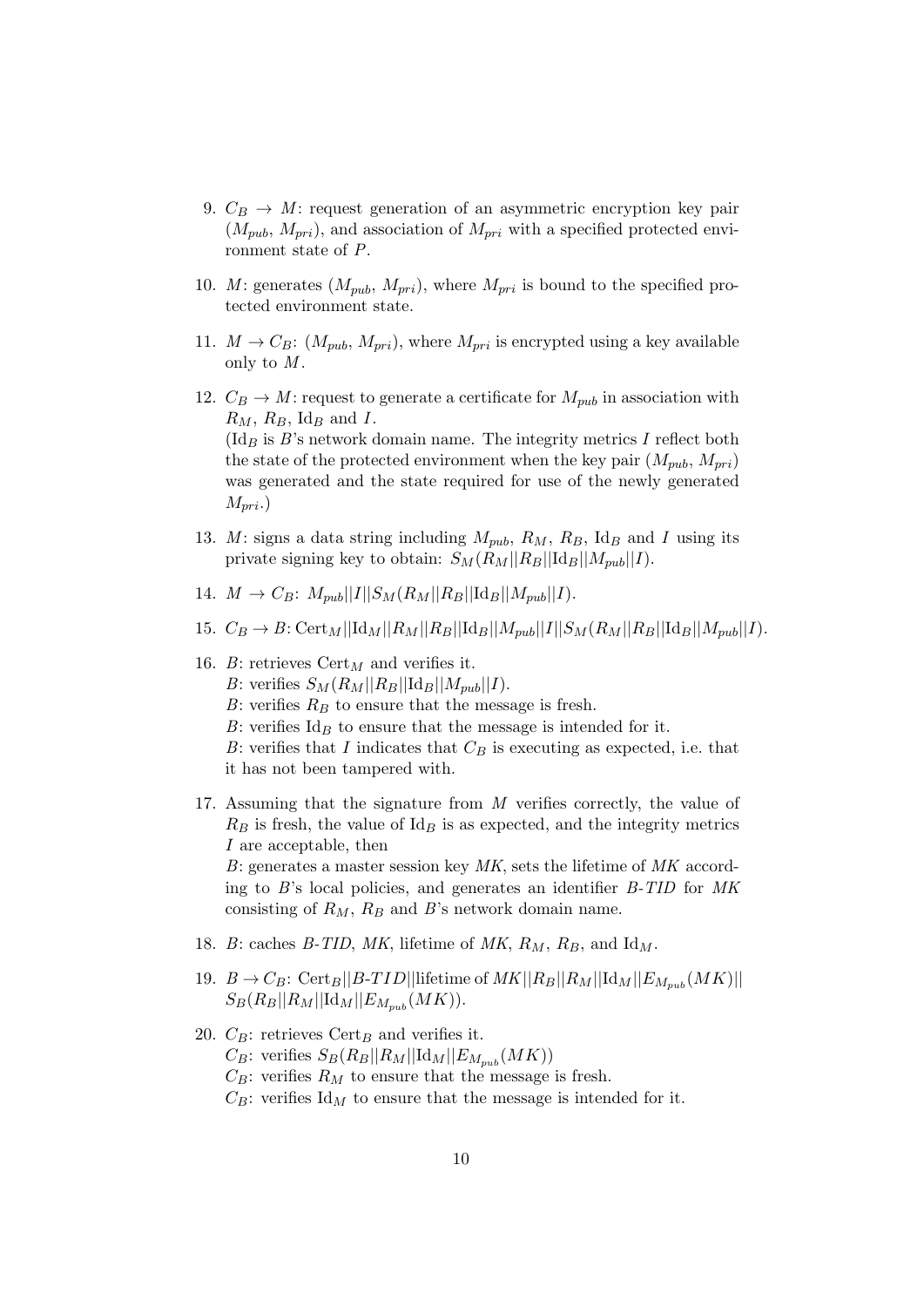- 21. Assuming that the signature from B verifies correctly, the value of  $R_M$ is fresh, and the value of  $\mathrm{Id}_M$  is as expected, then:  $C_B \rightarrow M$ : request to load the encrypted key  $M_{pri}$ .
- 22. M: loads the encrypted key  $M_{pri}$ .
- 23.  $M \rightarrow C_B$ : the handle of the loaded  $M_{pri}$ .
- 24.  $C_B \rightarrow M$ : request to decrypt  $E_{M_{sub}}(MK)$  using  $M_{pri}$ .
- 25. M: decrypts  $E_{M_{pub}}(MK)$  and deletes  $M_{pri}$ .
- 26.  $M \rightarrow C_B$ : MK.
- 27.  $C_B$ : caches B-TID, MK, lifetime of MK,  $R_M$ ,  $R_B$ , and Id<sub>M</sub>.
- 28.  $C_B$ : deletes the part-encrypted key pair  $(M_{pub}, M_{pri})$ .

After successful execution of the above protocol,  $B$  and  $C_B$  share a new set of bootstrapped credentials, including random challenges  $R_M$  and  $R_B$ ,  $M$ 's identity Id<sub>M</sub>, and a master session key  $MK$  together with its identifier B-TID and lifetime. We assume that these bootstrapped credentials are held securely by  $C_B$  by some means (e.g. encrypted and integrity protected by  $M$ ).

Verifying the trustworthiness of P's software environment is not necessary in order to complete authenticated key establishment, which is, of course, the main goal of the TC GAA bootstrapping protocol. If B does not need to verify the trustworthiness of P's software environment at the time of protocol execution, a fresh encryption key pair  $(M_{pub}, M_{pri})$  does not need to be generated for every instance of the bootstrap procedure. Instead M could generate a encryption key pair (without associating it with a specified protected environment state) in advance of the protocol, and use it multiple times. When bootstrapping, M would load the public key of this encryption key pair and use its private signing key to generate a certificate for this public key that includes the nonces for the current session (i.e.  $R_M$ ) and  $R_B$ ).

In the TC GAA use of bootstrapped keys procedure,  $C_S$  and S follow the procedure defined in section 2.2 to establish a server/application-specific session key SK. The session key SK is derived as follows:

$$
SK = \text{KDF}(MK, R_M, R_B, Id_M, NAF-Id).
$$

## 4 Building TC GAA using the TCG Specifications

The generic version of TC GAA described above could be implemented using a range of technologies, including a platform constructed in accordance with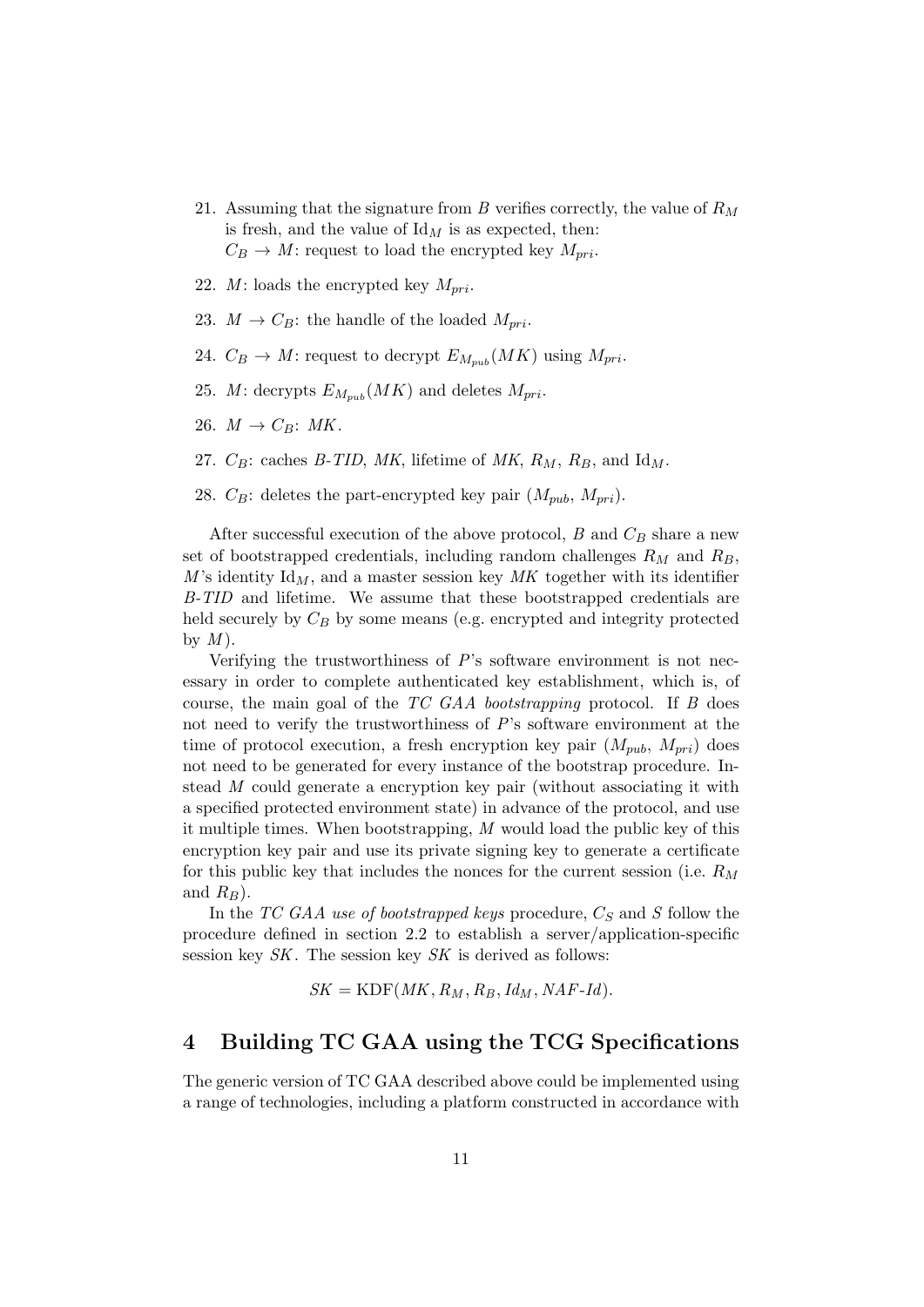the specifications of the Trusted Computing Group (TCG). In this section we specify an instantiation using TPMs as defined in the version 2.1 of the Trusted Computing Group (TCG) specifications [11, 12, 13].

### 4.1 The TCG Specifications

A TCG-compliant TPM meets the requirements for the TM identified in section 3.1. Gallery [5] describes the TPM features. In this section we map the necessary features for a TM identified section 3.1 onto a TPM.

- The TPM is a secure module which contains protected capabilities and shielded locations. The protected capabilities include all the functionalities required for TC GAA, as well as other capabilities such as a SHA-1 engine, a HMAC engine, and a monotonic counter. When implemented as a hardware chip, the TPM must be inextricably bound to its host platform.
- The TPM is equipped with a unique Endorsement Key (EK) pair, an RSA encryption key pair, at the time of (or soon after) manufacture. The private decryption key is stored in a TPM-shielded location and is never exported from the TPM. An endorsement credential (a certificate for the public key of this EK key pair) is signed by a CA (as provided by a Trusted Platform Module Entity (TPME)). The endorsement credential, in conjunction with its associated conformance credential and platform credential, describes the security properties of the TPM and its host platform.
- The TPM is capable of generating Attestation Identity Keys (AIKs), which are RSA signature key pairs. A certificate  $;\text{Cert}_{TPM}$  for the public key of an AIK key pair can be obtained in two ways: using a privacy CA, and using Direct Anonymous Attestation [3]. The associated private key is securely held by the TPM. The TPM can use an AIK to certify other TPM-generated keys.
- The TPM is capable of generating asymmetric encryption key pairs on demand, which can be migratable or non-migratable. For the purposes of TC GAA, we assume that non-migratable keys are used. The private key of a TPM-generated encryption key pair is securely held by the TPM. A certificate for the encryption public key can be generated by the TPM using an AIK.
- Integrity measurement, storage and reporting are supported. Measuring events on a platform is a two-stage process that begins with appending a hash of the event (e.g. the launch of an application) being measured to the content of one of a number of internal registers (known as Platform Configuration Registers (PCRs)). The hash of the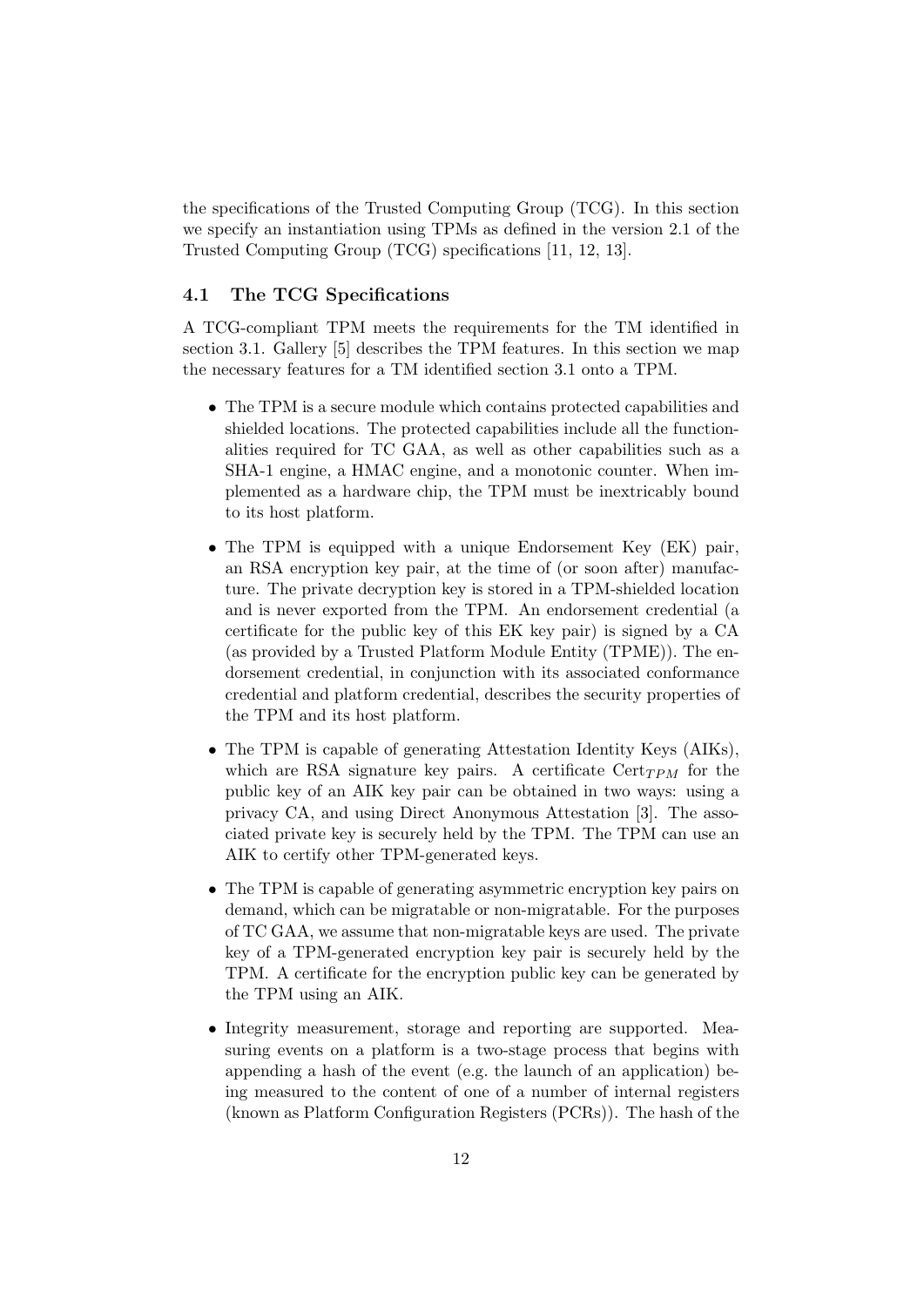resulting string is written back to the PCR concerned. The other part of the process involves recording details of the event in the Stored Measurement Log (SML) file. The values of the PCRs identify the current platform state. When a challenger wishes to verify a trusted platform's integrity, it requests (a portion) of the platform's SML, together with a TPM-generated signature (generated using an AIK) on a subset of PCR values that describe the desired portion of the platform's operating state.

### 4.2 TC GAA Procedures Using a TPM

A trusted platform which contains a TCG-compliant TPM M can play the role of the GAA-enabled user platform P. M must possess an AIK pair, which plays the role of the signature key pair used in the TC GAA bootstrapping protocol. A certificate  $\text{Cert}_M$  is required to bind an identity of M  $(\mathrm{Id}_M)$  to the public key of the AIK. We suppose that the private signing key is stored externally to  $M$ , encrypted using a key available only to  $M$ .

We now describe a means of using the version 1.2 TCG TPM data structures [12] and command set [13] to implement the TC GAA bootstrapping protocol defined in section 3.3. The data structures involved include TPM NONCE, TPM KEY HANDLE, TPM KEY and TPM CERTIFY INFO. The TPM commands involved include TPM-CreateWrapKey, TPM GetRandom, TPM LoadKey, TPM-CertifyKey and TPM-UnBind.

During protocol execution,  $C_B$  calls the TPM GetRandom command to request M to generate a random value  $R_M$  (step 4). M returns  $R_M$  in a TPM\_NONCE data structure (step 5).  $C_B$  then calls the TPM\_LoadKey command, requesting M to load a private signing key (step 6). M returns the handle of the loaded key in a TPM KEY HANDLE data structure (step 8).  $C_B$  next invokes the TPM-CreateWrapKey command, requesting M to generate an encryption key pair  $(M_{pub}, M_{pri})$  (step 9). The TPM-CreateWrapKey command arguments include an unwrapped TPM KEY data structure and a parent wrapping key. The unwrapped TPM KEY specifies information about the key pair to be created, such as the key size (e.g. 1024 bits), the key usage (i.e. TPM KEY BIND), and the key flag (i.e. non-migratable); it also specifies the platform state at the time the key pair is created (referred to as digestAtCreation) and the platform state required for use of the generated private key (referred to as digestAtRelease).

M returns a wrapped TPM KEY data structure (step 11). The wrapped TPM KEY contains  $M_{pub}$ , the encrypted  $M_{pri}$  (encrypted using the parent wrapping key), a value indicating that the key pair is non-migratable, and a value indicating that the key pair can only be used for TPM-Bind and TPM-UnBind operations. The wrapped TPM KEY also identifies the PCRs whose values are bound to  $M_{pri}$ , the PCR digests at the time of key pair creation, and the PCR digests required for  $M_{pri}$  use. The PCR data included in the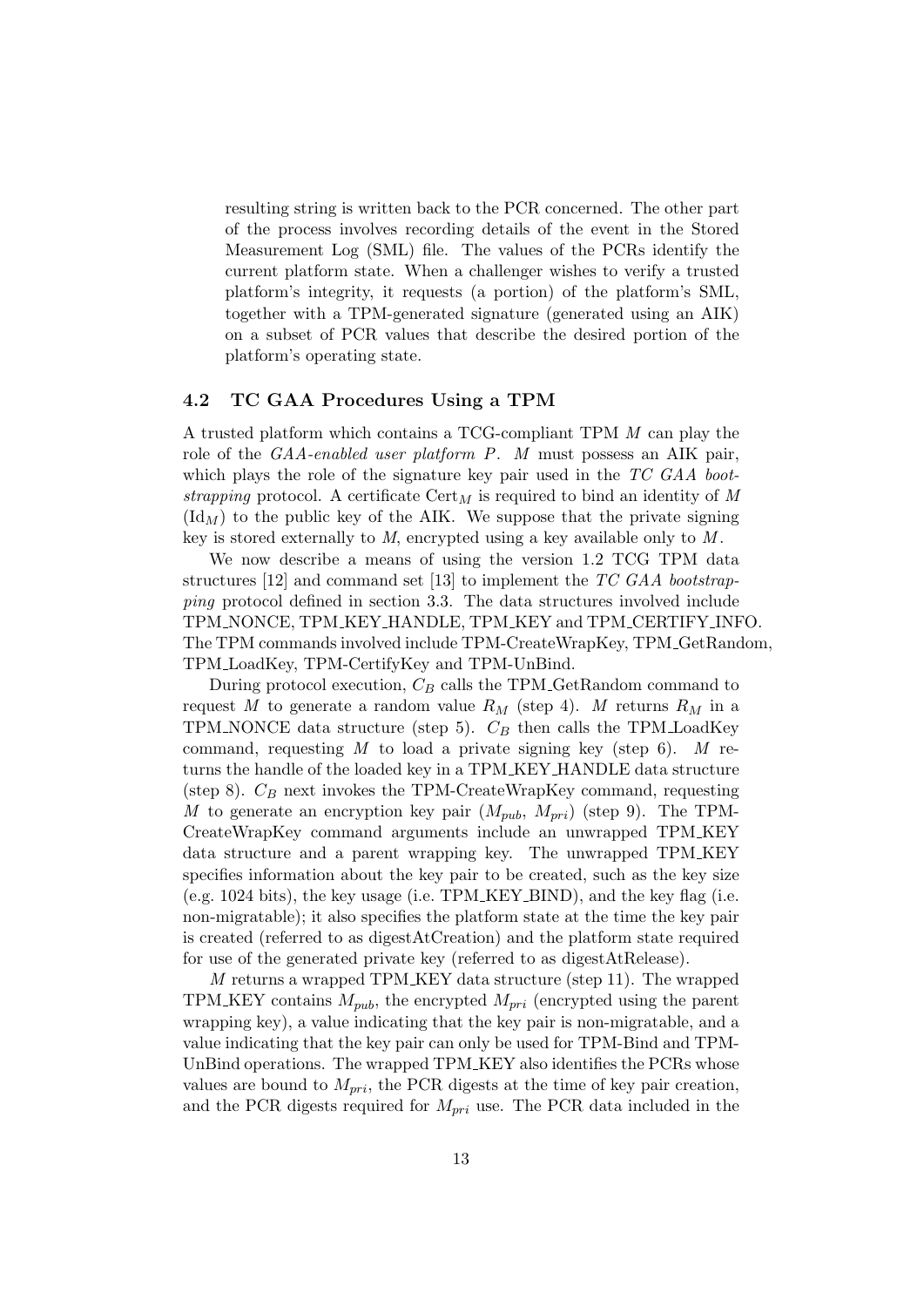wrapped TPM KEY maps to the integrity metrics  $I$  in the generic protocol.

M is then requested to sign  $M_{pub}$  and I in conjunction with external data  $R_M$ ,  $R_B$  and Id<sub>B</sub> (step 12). This involves a call to the TPM-CertifyKey command, which takes arguments that include the public key of the TPM-generated key pair to be certified (i.e. a wrapped TPM KEY) and a private signature key (i.e. M's private signing key). A hash of  $R_M$ ,  $R_B$  and Id<sub>B</sub> is also input as 160 bits of externally supplied data. In response, M returns a TPM\_CERTIFY\_INFO data structure and a signature on TPM CERTIFY INFO (step 14). The string TPM CERTIFY INFO contains (a description of) the public key that has been certified, the 160 bits of externally supplied data, a hash of the certified public key, and the PCR data in use.

B needs to encrypt MK so that it can be decrypted by  $M$  (step 19). B calls the Tspi Data Bind command  $([10], p. 363)$ , which takes a data block to be encrypted (i.e. MK) and a public encryption key (i.e.  $M_{m\nu}$ ) as arguments and returns an encrypted MK (i.e.  $E_{M_{sub}}(MK)$ ).

Assuming that the response from  $B$  is correct,  $C_B$  requests  $M$  to load the encrypted key  $M_{pri}$  (step 21), and then calls the TPM-UnBind command to decrypt  $E_{M_{sub}}(MK)$  (step 24). M outputs the master key MK to  $C_B$  (step 26).

We now summarise the TC GAA bootstrapping protocol using the version 1.2 TCG TPM commands and data structures.

- 1.  $C_B \rightarrow B$ : request to bootstrap a master session key MK.
- 2. B: generates and caches a random value  $R_B$ .
- 3.  $B \rightarrow C_B$ :  $R_B$ .
- 4.  $C_B \rightarrow M$ : TPM\_GetRandom.
- 5.  $M \rightarrow C_B$ : TPM\_NONCE (containing  $R_M$ ).
- 6.  $C_B \rightarrow M$ : TPM\_LoadKey (M's private signing key).
- 7.  $M$ : loads  $M$ 's private signing key.
- 8.  $M \to C_B$ : TPM\_HANDLE (containing the handle of M's private signing key).
- 9.  $C_B \rightarrow M$ : TPM-CreateWrapKey (an unwrapped TPM\_KEY, the handle of the loaded parent wrapping key).
- 10. M: generates  $(M_{pub}, M_{pri})$ , where  $M_{pri}$  is bound to a specified protected environment state.
- 11.  $M \rightarrow C_B$ : a wrapped TPM\_KEY.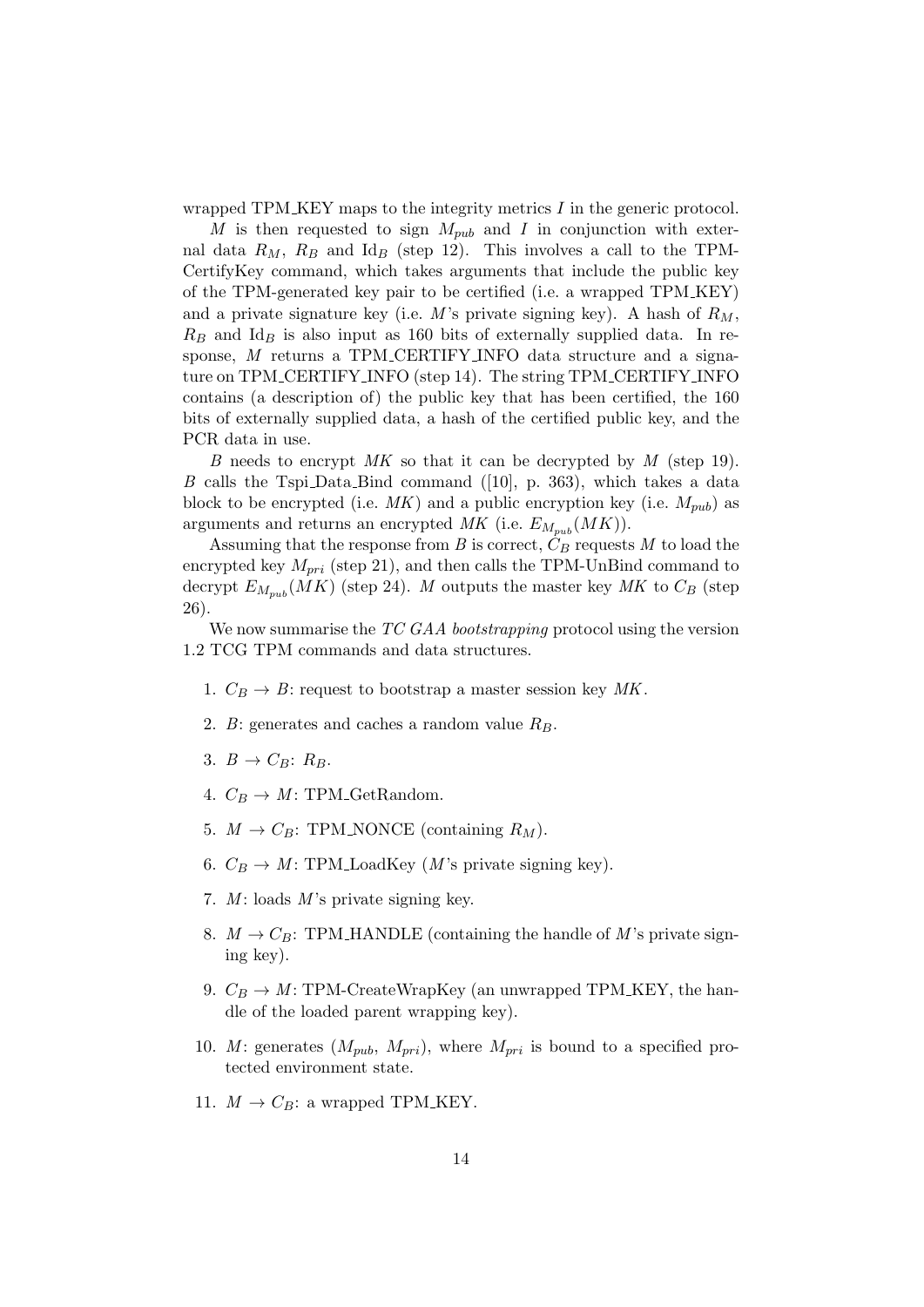- 12.  $C_B \rightarrow M$ : TPM-CertifyKey (the wrapped TPM\_KEY,  $H(R_M||R_B||\mathrm{Id}_B)$ ). (Note that the PCR data included in TPM KEY maps to the integrity metrics  $I$ ).
- 13. M: generates TPM\_CERTIFY\_INFO data structure, and signs it.
- 14.  $M \to C_B$ : TPM\_CERTIFY\_INFO $||S_M(H(R_M||R_B||Id_B)||H(M_{pub})||I)$ . (We represent the signature on TPM CERTIFY INFO generated by M in simplified form as  $S_M(H(R_M||R_B||Id_B)||H(M_{pub})||I).$
- 15.  $C_B \rightarrow B$ : Cert<sub>M</sub>||Id<sub>M</sub>||R<sub>M</sub>||R<sub>B</sub>||Id<sub>B</sub>||TPM\_Key||SMLData TPM\_Certify\_Info $|| S_M(H(R_M||R_B||\mathrm{Id}_B) || H(M_{pub}) || I).$
- 16. B: verifies  $Cert_M$ , the received signature,  $R_B$ , Id<sub>B</sub> and I, as described in section 3.3.  $(B$  uses the SML data received in step 15 to recompute I for verification. If  $B$  does not want to verify the trustworthiness of  $P$ 's software environment, the SML data does not need to be sent.)
- 17. Assuming that the signature from M verifies correctly, the values of  $R_B$  and Id<sub>B</sub> are as expected, and the integrity metrics I are acceptable, then:

 $B$ : Generates a symmetric session key  $MK$ , sets the lifetime of  $MK$ according to B's local policies, and generates an identifier B-TID for MK consisting of  $R_{\text{TPM}}$ ,  $R_{\text{BSF}}$  and B's network domain name.

- 18. B: caches B-TID, MK, lifetime of MK,  $R_M$ ,  $R_B$  and  $\text{Id}_M$ .
- 19.  $B \to C_B$ : Cert<sub>B</sub>||B-TID||lifetime of  $MK||R_B||R_M||\text{Id}_M||E_{M_{pub}}(MK)||$  $S_B(R_B||R_M||\text{Id}_M||E_{M_{sub}}(MK)).$
- 20.  $C_B$ : verifies Cert<sub>B</sub>, the received signature,  $R_M$  and Id<sub>M</sub>, as described in section 3.3.
- 21. Assuming that the signature from B verifies correctly, the value of  $R_M$ is fresh, and the value of  $\mathrm{Id}_M$  is as expected, then:  $C_B \rightarrow M$ : TPM\_LoadKey (the encrypted key  $M_{pri}$ ).
- 22. M: loads the encrypted key  $M_{pri}$ .
- 23.  $M \to C_B$ : KEY\_HANDLE (containing the handle of  $M_{pri}$ ).
- 24.  $C_B \rightarrow M$ : TPM-UnBind  $(E_{M_{pub}}(MK))$ , the handle of the loaded key  $M_{pri}$ ).
- 25. M: decrypts  $E_{M_{sub}}(MK)$  and deletes  $M_{pri}$ .
- 26.  $M \rightarrow C_B$ : MK.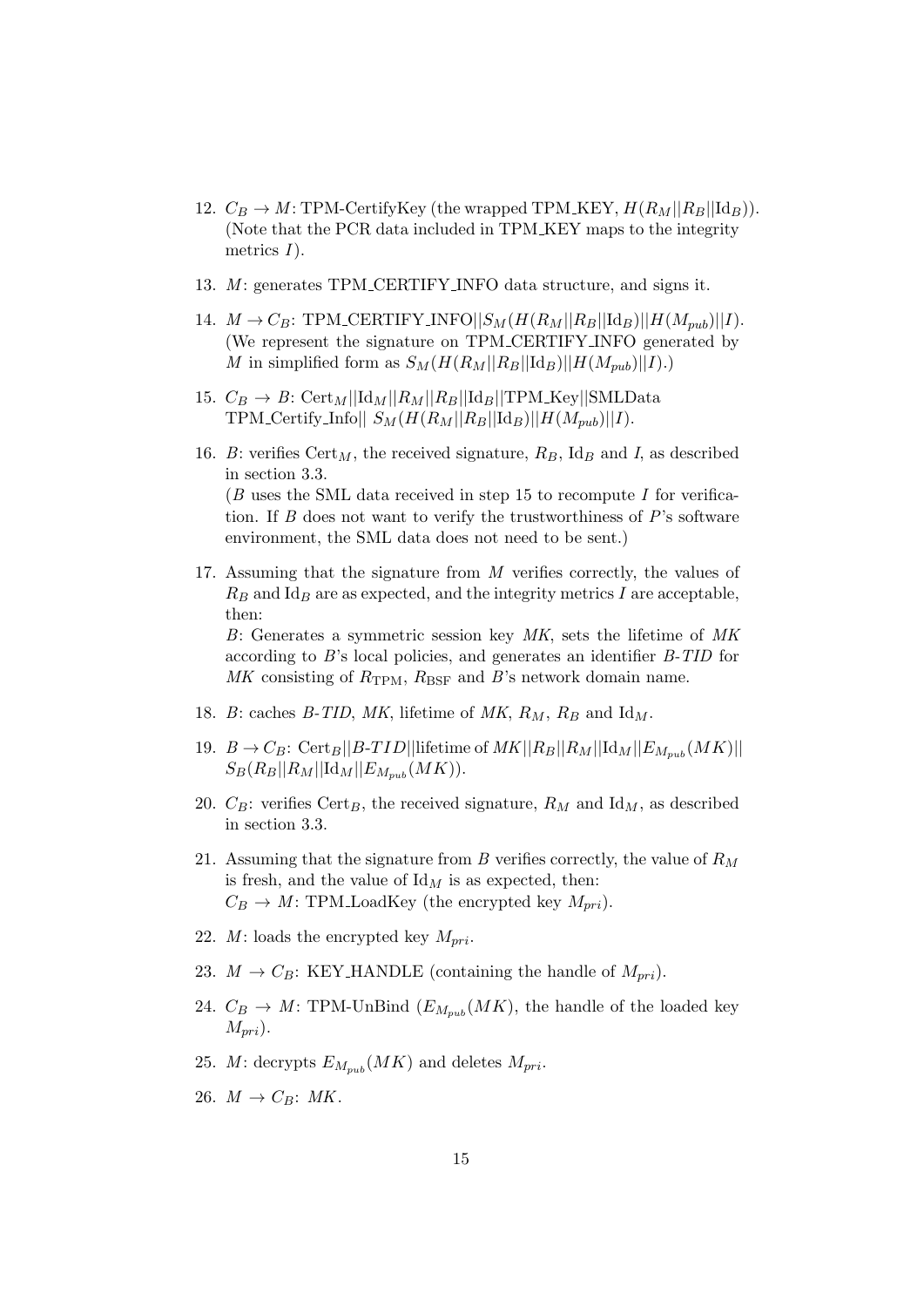27.  $C_B$ : caches *B-TID*, *MK*, lifetime of *MK*,  $R_M$ ,  $R_B$  and  $Id_m$ .

28.  $C_B$ : deletes the part-encrypted key pair  $(M_{pub}, M_{pri})$ .

# 5 Informal Security Analysis

We now provide an informal security analysis of the authentication and key establishment protocol used by the TC GAA bootstrapping protocol in section 3.3 (including steps 3, 15 and 19). We consider a threat model in which an attacker  $A$  is able to observe and make arbitrary modifications to messages exchanged between  $B$  and  $P$ , including replaying and blocking messages as well as inserting completely spurious messages. This allows a trivial denial of service attack which cannot be prevented. Note that  $A$  is not allowed to compromise the implementations of  $B$  and  $P$ ; such attacks on system integrity cannot be prevent by the key establishment process, and are thus not addressed by the schemes we propose.

- 1. Entity authentication. The protocol provides mutual authentication between  $B$  and  $M$  using digital signature techniques.  $B$  can verify the identity of the M (Id<sub>M</sub>); that is, the signature of M on  $R_B$  and Id<sub>B</sub> allows  $B$  to authenticate  $M$  (step 15). Similarly,  $M$  can authenticate B by verifying the signature of B on  $R_M$  and Id<sub>M</sub> (step 19). Step 3, 15 and 19 of the protocol conform to the three pass unilateral authentication protocol mechanism described in clause 5.2.2 of ISO/IEC 9798-3:1998 [8], in which the values  $R_B$  and  $R_M$ , generated by B and M respectively, serve as the nonces.
- 2. Confidentiality of the master session key MK. The signature of M on  $M_{pub}$  allows B to verify that M generated the key pair  $(M_{pub}, M_{pri})$ (step 15).  $MK$  is generated by  $B$ , and is encrypted using the TMgenerated temporary public key  $M_{pub}$  before being sent to M (step 19). The corresponding private key  $M_{pri}$  is securely held by  $M$ , and is only useable when the protected platform is in a particular trusted state. Hence, A cannot access to MK under the assumed threat model.
- 3. Origin authentication.  $R_B$ ,  $R_M$ , Id<sub>B</sub>, Id<sub>M</sub>,  $M_{pub}$  and  $E_{M_{pub}}(MK)$ are signed by  $B$  and  $M$  (steps 15 and 19), and thus both parties can verify the origin of the received message. The signatures also provide integrity protection.
- 4. Freshness.  $R_B$ , generated by  $B$ , is included in the signed bundle sent to B in step 15; similarly  $R_M$ , generated by M, is included in the signed bundle sent to  $C_B$  in step 19. Hence, A cannot later replay the messages to either entity.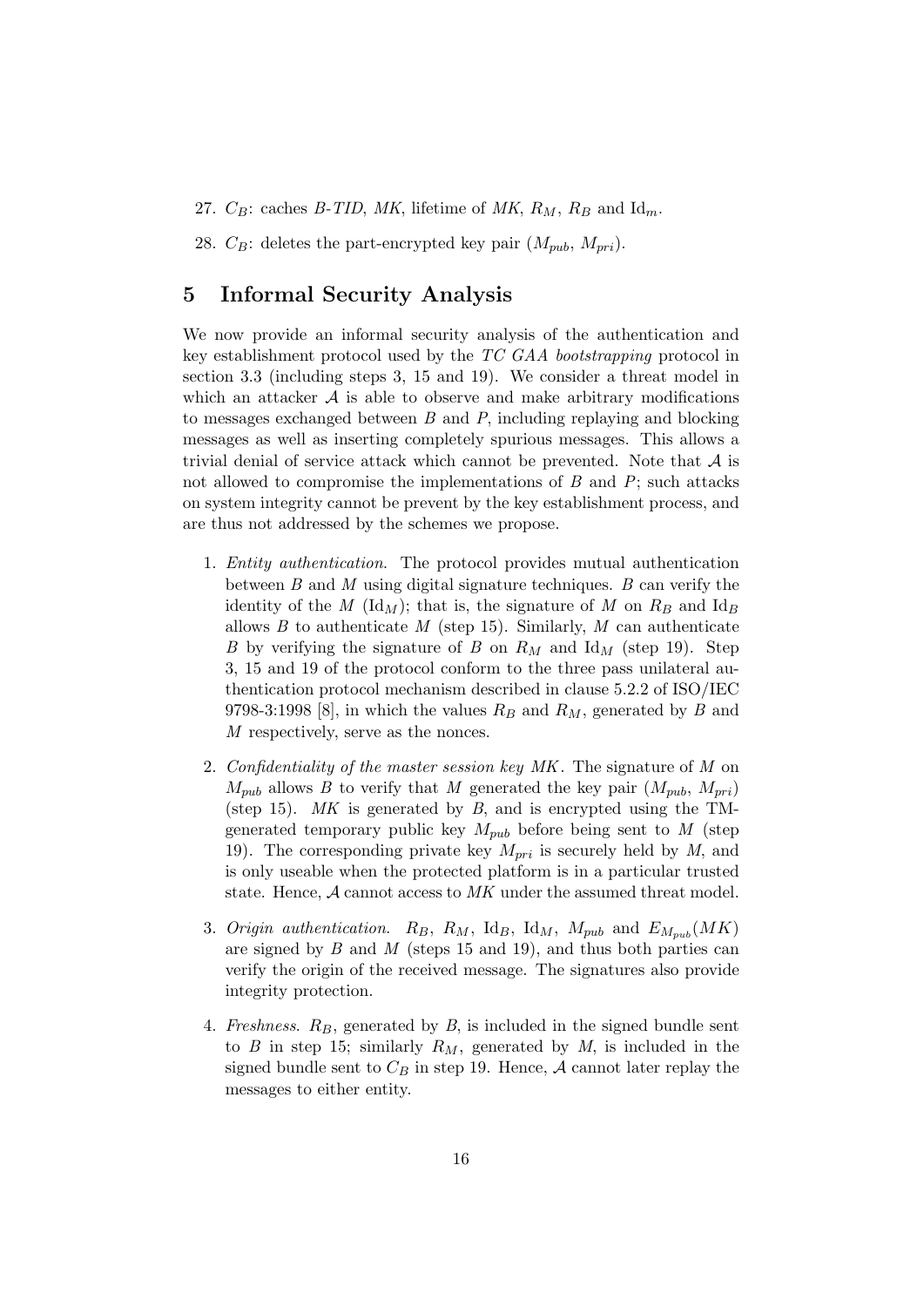- 5. Key confirmation. Upon receipt of the message in step 19,  $C_B$  can be sure that  $B$  has generated the  $MK$  within the current session by verifying the signature of B on  $R_M$ , Id<sub>M</sub> and  $E_{M_{pub}}(MK)$ . However,  $C_B$  does not confirm the receipt of MK to B. Note that  $A$  can block all the messages exchanged, and network errors might occur, and hence only  $C_B$  can be sure that it shares a fresh MK with B (until successful use of the key by  $P$ ).
- 6. Key control. The protocol is an authentication and key transport protocol. B generates the master session key  $MK$ , and hence B has key control.

# 6 Using the GAA Framework

We now discuss trust issues and possible applications of the GAA services.

#### 6.1 Trust issues

The nature of the GAA architecture means that the end users implicitly trust the provider of the BSF service. This means that the entity providing this service needs to be selected with care, and it may also mean that the service may not be appropriate for every application. Nevertheless, in the non-electronic world, trusted third parties are relied on for a huge range of services, some very sensitive, and hence this does not appear to be a fundamental obstacle. In addition, if security sensitivity justifies the additional cost, multiple BSF services could be accessed simultaneously, thereby distributing the necessary trust.

### 6.2 Applications

A wide range of applications for UMTS GAA have been explored — see, for example, Holtmanns et al. [7]. Any other scheme providing a GAA service such as the system described here can support very similar applications.

In ongoing work we are examining ways in which a range of variants of the GAA service can be used to support one time passwords [4]. The schemes enable an GAA enabled user platform (e.g. a mobile phone or a trusted commodity computer) to act as a one-time password generator. If a user registers with an application server (establishing a username and password, a human-memorable weak secret), one-time passwords can be generated as a function of on-demand GAA bootstrapped application-specific keys and the shared password. A prototype of one of the schemes  $(Ubipass<sup>1</sup>,$  which makes use of UMTS GAA services) has been developed in collaboration with the Nokia Research Center in Helsinki. We are currently studying its usability

<sup>1</sup>http://ubipass.research.isg.rhul.ac.uk/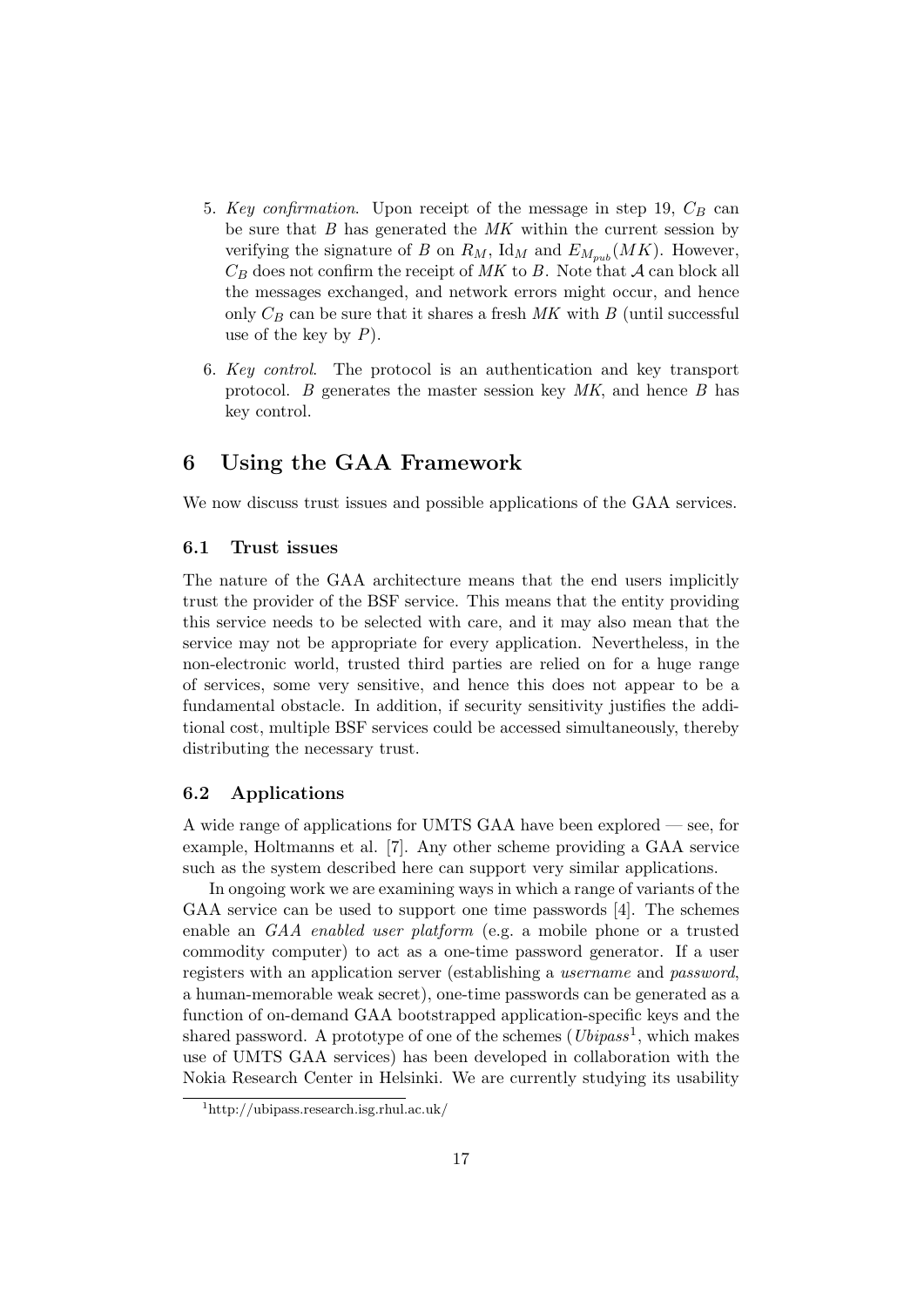and performance. The same OTP generation protocol (the OTP agreement protocol in Ubipass) could also be built using the TC GAA service. Ubipass provides an Internet one-time password solution which could be deployed to enable the provision of ubiquitous one-time password services for a large class of users.

# 7 Conclusions

GAA is a framework that enables pre-existing security infrastructures to be used to provide general purpose security services, such as key establishment. We have shown how GAA services can be built on the Trusted Computing security infrastructure, complementing the previously standardised GAA schemes built on the mobile phone infrastructures. The solution described in section 3.3 has been designed to apply to a range of trusted computing technologies. We have also provided an instantiation of this solution as supported by the TCG specifications.

TC GAA provides a way of exploiting the now very widespread trusted computing infrastructure (as supported by PC-based trusted platforms) for the provision of fundamentally important generic security services. Of course, application-specific security protocols building on the infrastructure can be devised independently of any generic service and, indeed, there is a large and growing literature on such schemes. However, the definition of a standard GAA-based security service enables the trusted computing infrastructure to be exploited in a simple and uniform way, and it also provides an opportunity for trusted computing aware third parties to provide novel security services. This may help with providing the business case necessary for the emergence of the wide range of third party security services necessary to fully realise the goals of trusted computing.

### References

- [1] 3rd Generation Partnership Project (3GPP). Technical Specification Group Services and Systems Aspects, Generic Authentication Architecture (GAA), Generic Bootstrapping Architecture, Technical Specification TS 33.220, Version 9.2.0, 2009.
- [2] B. Balacheff, L. Chen, S. Pearson, D. Plaquin, and G. Proundler. Trusted Computing Platforms: TCPA Technology in Context. Prentice Hall, 2003.
- [3] Ernest F. Brickell, Jan Camenisch, and Liqun Chen. Direct anonymous attestation. In Vijayalakshmi Atluri, Birgit Pfitzmann, and Patrick Drew McDaniel, editors, The 11th ACM Conference on Com-